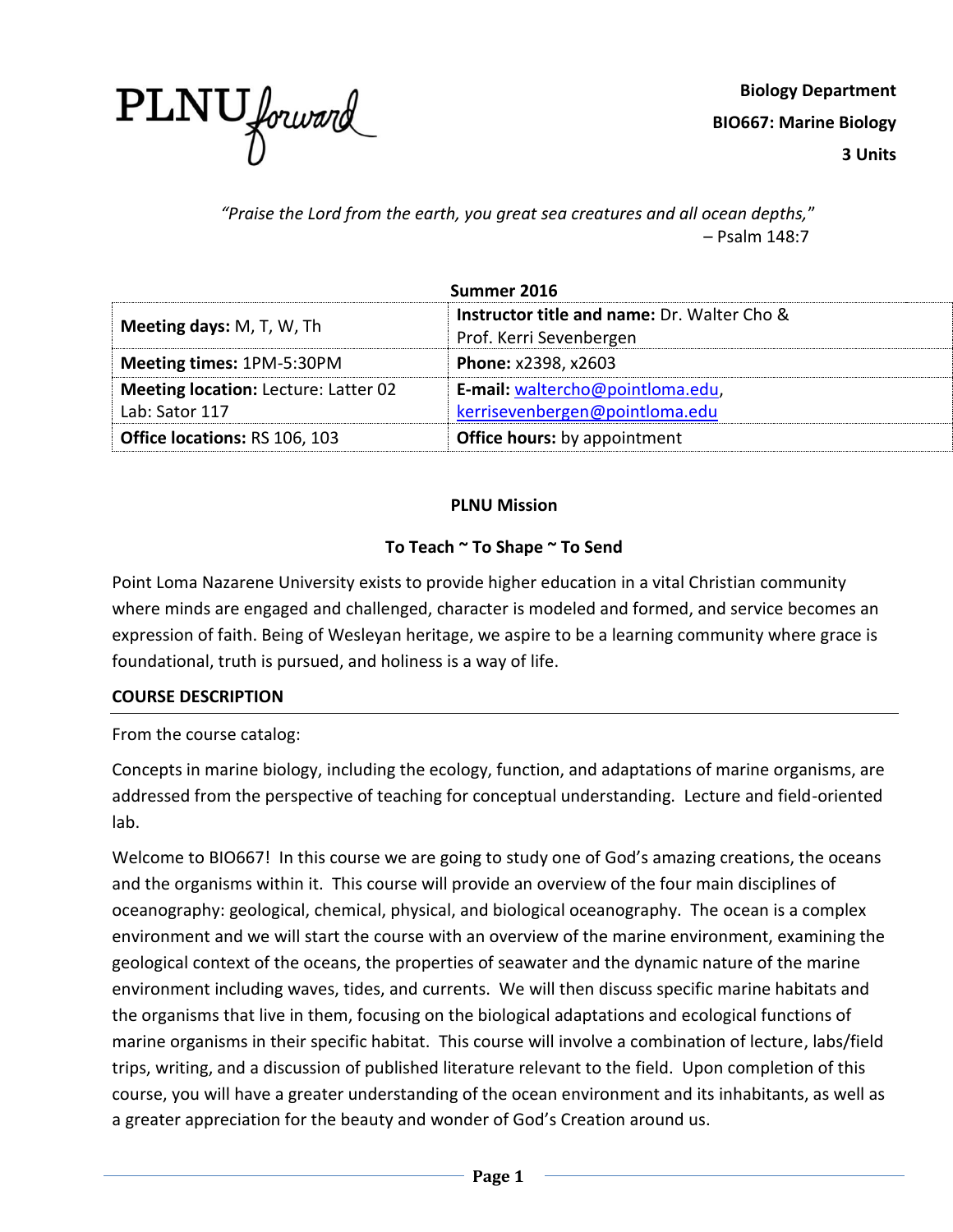#### IDEA Center – Course Goals:

1) Gaining factual knowledge

- 2) Learning fundamental principles, generalizations, or theories
- 3) Learning to apply course material
- 11) Learning to analyze and critically evaluate ideas, arguments, and points of view
- You will be able to analyze, evaluate, and apply the model of Plate Tectonics to the study of geological features of ocean basins. (1,2,3)
- You will be able to evaluate the effects of temperature, pressure, and salinity on the density, layering, and dynamics of the oceans. (1,2)
- You will be able to integrate and evaluate the general circulation of the atmosphere and oceans and describe the origin and effects of waves, tides, and ocean currents. (1,2,3)
- You will be able to classify marine life based upon distinguishing characteristics and adaptations of multiple categories, including major taxonomic groups, major categories of aquatic life (plankton, nekton, benthos), and major biogeographic and habitat/depth patterns related to the physical characteristics of the ocean. (1,2)
- You will be able to describe the major marine community types, including their dominant habitat, community structure, and ecological characteristics. (1,2)
- You will be able to discuss current and potential anthropogenic impacts upon marine ecosystems and demonstrate informed judgments about the effects of human activities on the marine environment. (3,11)
- You will have a greater appreciation for the beauty and wonder of God's Creation and your place in it.
- You will discuss major concepts and theories relevant to the study of marine biology. (1,2)
- You will be able to articulate the persistent challenges faced by marine biologists. (11)
- You will demonstrate both an ability to perform, and an understanding of, experimental methods and data analysis used in the study of marine biology. (1, 3)
- You will analyze representative research papers in marine biology. (3, 11)

#### **REQUIRED TEXTS AND RECOMMENDED STUDY RESOURCES**

There are no required textbooks for the course. Assigned reading assignments will be provided either in class or on Canvas.

#### **Supplemental reading:**

Multiple references that may be helpful have been placed on reserve in the library including:

- **•** Garrison, T. S. (2012) *Oceanography: An Invitation to Marine Science*. 8<sup>th</sup> Ed. Cengage Learning. Belmont: 640 pp.
- Levinton, J. S. (2014) *Marine biology: function, biodiversity, ecology*. 4<sup>th</sup> Ed. Oxford University Press, New York: 576 pp.
- Pechenik, J. A. (2010) *Biology of the Invertebrates.* 6<sup>th</sup> Ed. McGraw-Hill, New York: 606 pp.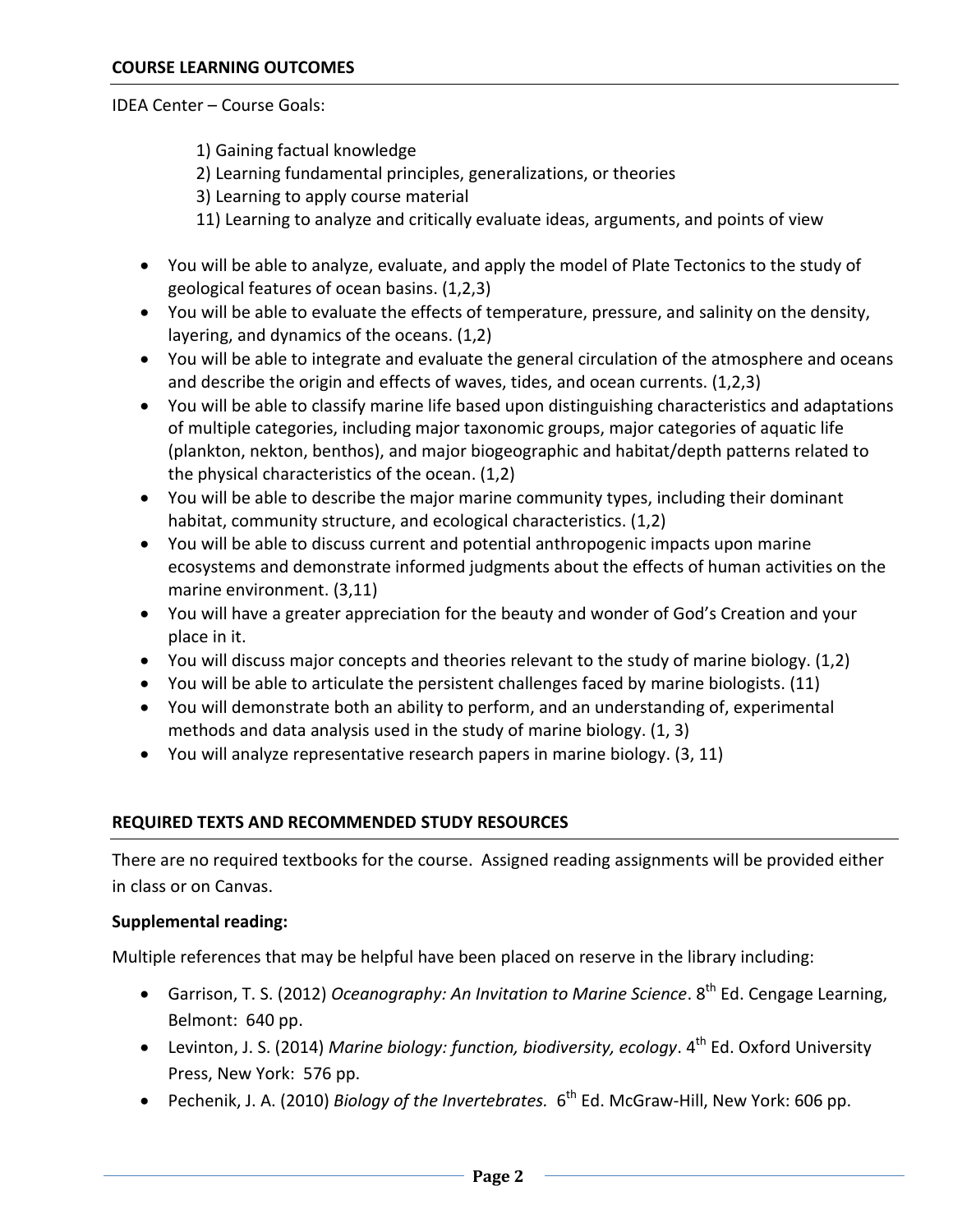- Kardong, K. (2012) *Vertebrates: Comparative Anatomy, Function & Evolution*. 6<sup>th</sup> Ed. McGraw-Hill, New York: 794 pp.
- Thomas, D.N. (2002) *Seaweeds*. 1<sup>st</sup> Ed. Smithsonian Institution Press and Natural History Museum, London. 96 pp.
- Dawes, C.J. (1998) Marine Botany.  $2^{nd}$  Ed. John Wiley & Sons, New York. 480 pp.

# **ASSESSMENT AND GRADING**

Grades will be based upon a straight percentage of the total possible points available in this course and will include the following requirements:

# **Approximate Grading Scale:**

| $93 - 100 = A$                    | $90-92 = A-$ | $88 - 89 = B +$ | $83 - 87 = B$ |                         | $80-82 = B - 78-79 = C +$ |  |
|-----------------------------------|--------------|-----------------|---------------|-------------------------|---------------------------|--|
| $73 - 77 = C$                     | $70-72 = C$  | $68-69 = D+$    | $63-67 = D$   | $60-62 = D - 00-59 = F$ |                           |  |
| <b>Course Requirements:</b>       |              |                 |               | % Value of Final Grade: |                           |  |
| EXAMS:                            |              |                 |               |                         |                           |  |
| Exam $#1$                         |              |                 |               | 15%                     |                           |  |
| Exam #2                           |              |                 |               | 15%                     |                           |  |
| Exam $#3$                         |              |                 |               | 15%                     |                           |  |
| LAB/FIELD PARTICIPATION & REPORTS |              |                 |               | 20%                     |                           |  |
| <b>ASSIGNMENTS</b>                |              |                 |               | 20%                     |                           |  |
| PRESENTATION                      |              |                 |               | 5%                      |                           |  |
| ATTENDANCE/PARTICIPATION          |              |                 |               | 10%                     |                           |  |
| TOTAL                             |              |                 |               | 100%                    |                           |  |

# **Course Requirements in Detail:**

# **A. Lecture:**

The lectures will follow the tentative "Schedule of Activities" attached to your syllabus. Due to limitation in time, lectures will cover important key concepts but will not cover all of the information important for this course. You will need to read the assigned supplemental reading to be best prepared for class and to participate in discussions. Keep up with the course material and do not be afraid to ask questions.

# **B. Exams:**

There will be 3 exams (15% final grade each). You are allowed to use any text resources you deem appropriate and your course notes; however, you are expected to work on the exam on your own.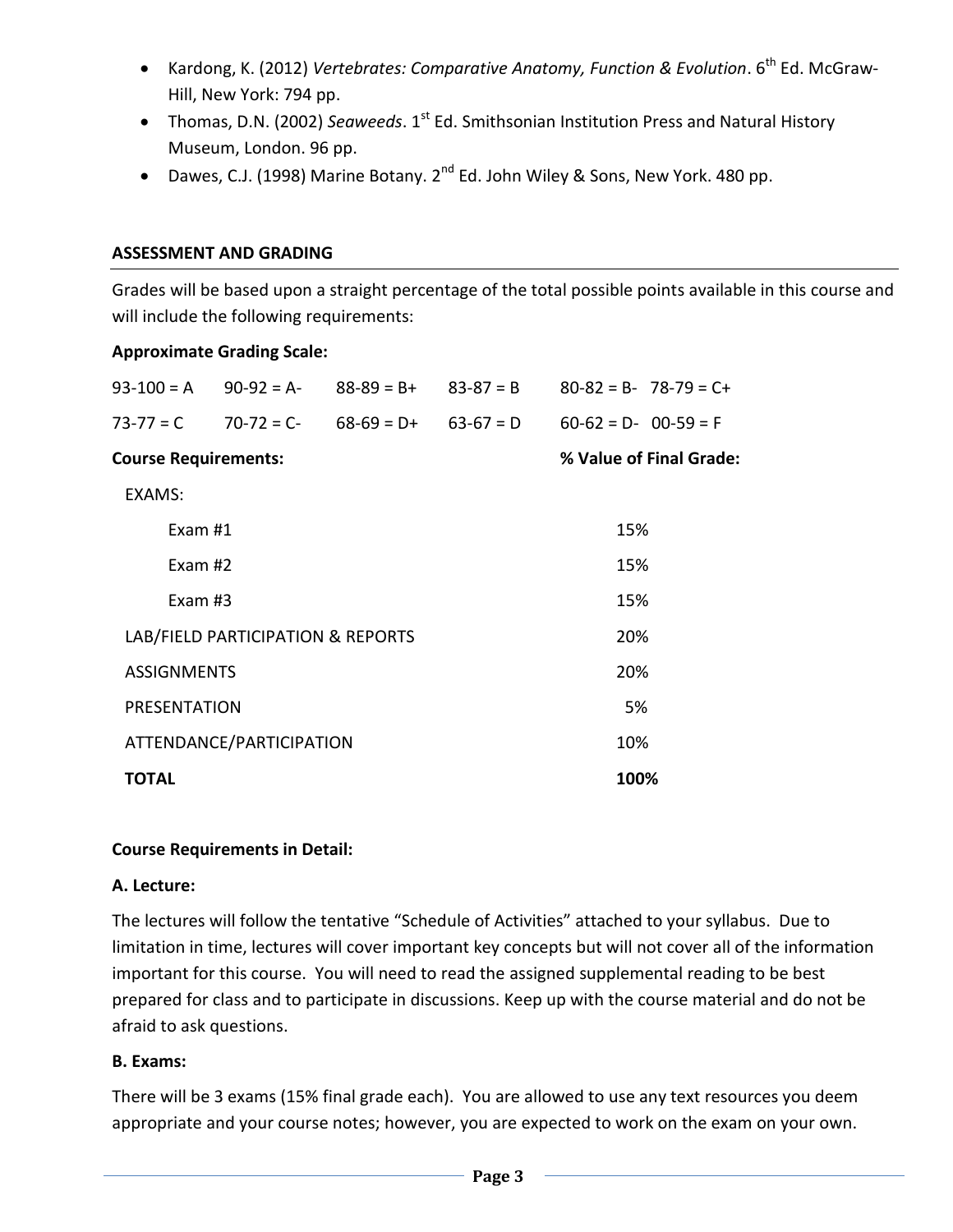Each exam will only cover material since the previous exam; however, fundamental concepts introduced early on will need to be remembered to address concepts throughout the course.

All materials in the class are potential test topics. This includes lectures, assigned reading assignments, lab information, any handouts or additional reading assignments you might receive, and in-class discussions on relevant topics or questions of interest.

# **C. Lab/Field Participation & Assignments:**

The field trips and labs have been designed to expose the students to as many possible different aspects and potential interests of marine science in general and biological oceanography in particular. Because of the opportunity for exciting & significant scientific discovery and observation during these trips, attendance at scheduled lab activities and full completion of lab assignments are mandatory and will constitute 20% of your grade. Absences must be excused ahead of time and unexcused absences for labs will count significantly against this portion of your final grade as lab makeup work will not be accepted when an excused absence is not given/recognized. A good portion of the "laboratory" component of this class will take place in the field where direct observations of phenomena can be made. Please see the tentative schedule for labs below.

NOTE: The weather may impact what we can do in the field. Expect to get wet and muddy! So wear appropriate clothing and foot wear. Flexibility and adaptability is an important part of marine research and something we all may experience this semester.

# **D. Assignments & Presentation:**

Assignments will be given throughout the course. These will focus on the reading and lecture materials and are worth 20% of your final grade. You will also be researching and giving a presentation on marine vertebrate adaptations, which will be worth 5% of your grade.

# **E. Class Attendance/Participation:**

Class attendance /participation is a very important part of learning and will count for 10% of your final grade. Be responsible and show up for class.

You are responsible for notifying the instructor of any known excused absence at least one week before the date of that absence.

# **INCOMPLETES AND LATE ASSIGNMENTS**

All assignments are to be submitted/turned in by the beginning of the class session when they are due—including assignments posted in Canvas. Incompletes will only be assigned under extremely unusual circumstances.

Regular assignments turned in late will be graded as follows: 5% reduction per day up to 3 days late; more than 3 days late = no credit.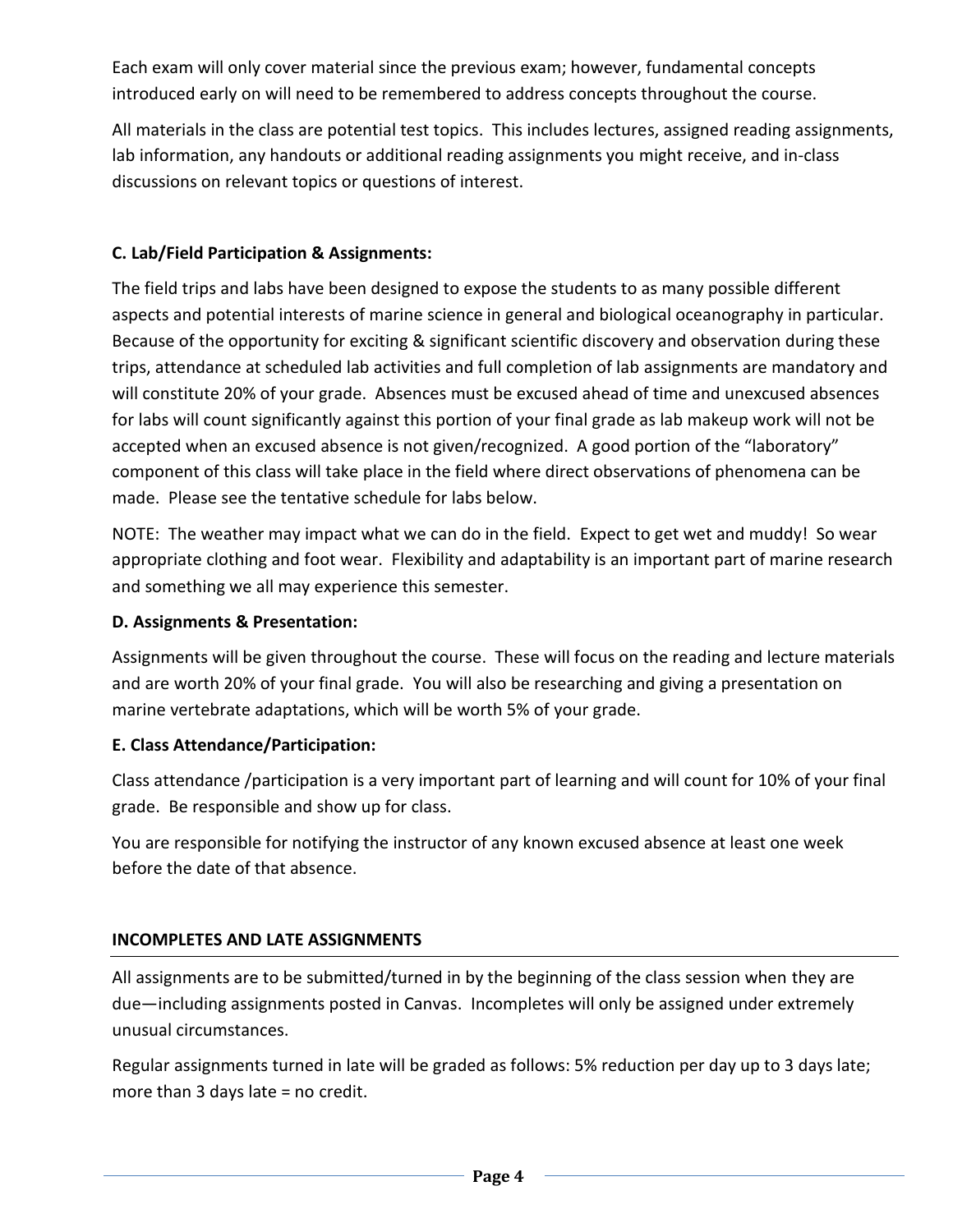Successful completion of this class requires taking the final examination **on its scheduled day**. No requests for early examinations or alternative days will be approved.

#### **SPIRITUAL CARE**

PLNU strives to be a place where you grow as whole persons. To this end we provide resources for our graduate students to encounter God and grow in their Christian faith. At the Mission Valley campus we have an onsite chaplain, Rev. Nancy Pitts who is available during class break times across the week. If students have questions, a desire to meet with Rev Pitts or prayer requests you can contact her directly at [gradchaplainmissionvalley@pointloma.edu.](mailto:gradchaplainmissionvalley@pointloma.edu) In addition there are resources for your Christian faith journey available at [http://www.pointloma.edu/experience/faith/graduate-student](http://www.pointloma.edu/experience/faith/graduate-student-spiritual-life)[spiritual-life.](http://www.pointloma.edu/experience/faith/graduate-student-spiritual-life)

# **PLNU COPYRIGHT POLICY**

Point Loma Nazarene University, as a non-profit educational institution, is entitled by law to use materials protected by the US Copyright Act for classroom education. Any use of those materials outside the class may violate the law.

#### **PLNU ACADEMIC HONESTY POLICY**

Students should demonstrate academic honesty by doing original work and by giving appropriate credit to the ideas of others. Academic dishonesty is the act of presenting information, ideas, and/or concepts as one's own when in reality they are the results of another person's creativity and effort. A faculty member who believes a situation involving academic dishonesty has been detected may assign a failing grade for that assignment or examination, or, depending on the seriousness of the offense, for the course. Faculty should follow and students may appeal using the procedure in the university Catalog. See Academic Policies in the Graduate and Professional Studies Catalog for definitions of kinds of academic dishonesty and for further policy information.

# **PLNU ACADEMIC ACCOMMODATIONS POLICY**

If you have a diagnosed disability, please contact Jean Moncada in the Center for Student Success (CSS) within the first two weeks of class to demonstrate need and to register for accommodation by phone at (619) 563-2849 or by e-mail at [jmoncada@pointloma.edu.](mailto:jmoncada@pointloma.edu) Ask your academic advisor or program director for any additional accommodation information.

# **PLNU ATTENDANCE AND PARTICIPATION POLICY**